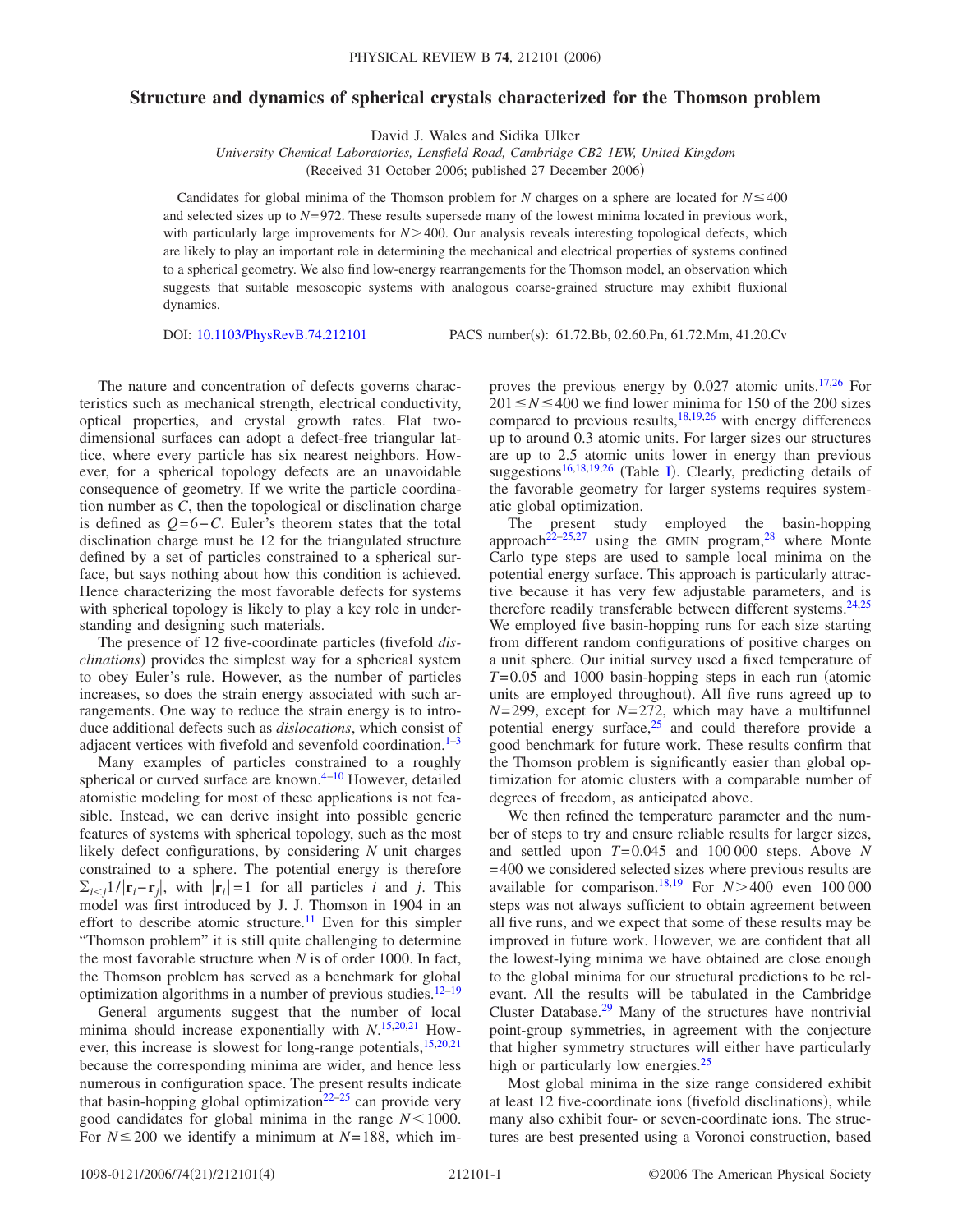<span id="page-1-0"></span>TABLE I. Improved global minima for the Thomson problem at selected sizes. The number of polygons refers to faces with 5, 6, and 7 sides in the corresponding Voronoi construction.

|     |                          |                         |                | Polygons |     |                |
|-----|--------------------------|-------------------------|----------------|----------|-----|----------------|
| N   | Energy<br>(atomic units) | $(2E-N^2)$<br>$N^{3/2}$ | Point<br>group | 5        | 6   | 7              |
| 188 | 16249.2226789            | $-1.103901$             | $D_2$          | 12       | 176 | 0              |
| 206 | 19585.9558565            | $-1.103980$             | $C_2$          | 12       | 194 | $\theta$       |
| 218 | 21985.2639489            | $-1.103998$             | $C_2$          | 12       | 206 | $\overline{0}$ |
| 229 | 24307.5993133            | $-1.104000$             | $C_1$          | 13       | 215 | 1              |
| 234 | 25401.9317866            | $-1.104099$             | $C_2$          | 12       | 222 | $\theta$       |
| 241 | 26975.1902840            | $-1.104052$             | $C_3$          | 12       | 229 | 0              |
| 246 | 28128.0514643            | $-1.104070$             | $D_{2}$        | 12       | 234 | 0              |
| 252 | 29543.5228681            | $-1.104135$             | $C_2$          | 12       | 240 | 0              |
| 258 | 30994.2135775            | $-1.104119$             | $C_2$          | 12       | 246 | $\overline{0}$ |
| 264 | 32479.9081412            | $-1.104136$             | $D_{2}$        | 12       | 252 | $\overline{0}$ |
| 269 | 33744.8007328            | $-1.104143$             | $C_1$          | 12       | 257 | $\theta$       |
| 312 | 45629.3138040            | $-1.104219$             | $C_2$          | 12       | 300 | $\theta$       |
| 327 | 50199.5714196            | $-1.104287$             | $C_2$          | 12       | 315 | 0              |
| 362 | 61719.0519098            | $-1.104301$             | $C_1$          | 17       | 340 | 5              |
| 432 | 88353.7096820            | $-1.104425$             | $D_3$          | 24       | 396 | 12             |
| 482 | 110317.9966044           | $-1.104511$             | $C_2$          | 22       | 450 | 10             |
| 492 | 115005.0932623           | $-1.104528$             | $C_2$          | 24       | 456 | 12             |
| 522 | 129655.3224067           | $-1.104563$             | $C_2$          | 24       | 486 | 12             |
| 572 | 156036.2192910           | $-1.104626$             | $D_3$          | 24       | 536 | 12             |
| 612 | 178909.7952490           | $-1.104647$             | $C_1$          | 24       | 576 | 12             |
| 632 | 190936.2620761           | $-1.104684$             | T              | 24       | 596 | 12             |
| 642 | 197097.1993002           | $-1.104679$             | $C_1$          | 24       | 606 | 12             |
| 672 | 216169.9939945           | $-1.104693$             | $C_1$          | 24       | 636 | 12             |
| 732 | 256972.4358872           | $-1.104748$             | T              | 24       | 696 | 12             |
| 752 | 271360.9889196           | $-1.104754$             | $C_{2}$        | 24       | 716 | 12             |
| 762 | 278703.0608815           | $-1.104750$             | $C_2$          | 24       | 726 | 12             |
| 792 | 301319.8733917           | $-1.104779$             | $\overline{T}$ | 24       | 756 | 12             |
| 812 | 316890.4580541           | $-1.104789$             | $C_2$          | 24       | 776 | 12             |
| 842 | 340985.6576387           | $-1.104785$             | $C_1$          | 24       | 806 | 12             |
| 912 | 400657.6165027           | $-1.104821$             | $C_1$          | 33       | 858 | 21             |
| 932 | 418594.2339500           | $-1.104834$             | $C_1$          | 35       | 874 | 23             |
| 972 | 455651.0809351           | $-1.104867$             | $T_h$          | 36       | 912 | 24             |

on polygons that partition the surface into regions where each point is closest to a given ion. Our results are broadly in agreement with trends predicted in previous work.<sup>10,30-[33](#page-3-21)</sup> However, we have characterized several new defect motifs, and can now provide accurate energetics for the favored structures.

Minima with point groups *O*,  $D_{4d}$ ,  $D_{2d}$ , and  $C_{2v}$  usually contain defects other than fivefold disclinations. For example, the pentagonal icositetrahedron found for *N*= 24 has a Voronoi representation consisting of "tetrapentagon patches" arranged to give O symmetry (Fig. [1](#page-1-1)). Here the Voronoi pentagons are colored red and the hexagons green. These Voronoi constructions include four-connected vertices, and

<span id="page-1-1"></span>

FIG. 1. (Color online) Voronoi representations of global minima for selected sizes that exhibit pentagon patches. *N*= 47 also has a pentagon pair defect.

correspond to a face dual polyhedron with one or more square faces. Hence the topological charge calculated by summing the number of pentagonal faces is not equal to 12.

For larger systems we identify a defect based upon a 3  $\times$  3 square of ions; examples occur for *N*=141, 166, 169, 170, 17[2](#page-1-2), and 179 (Fig. 2). For this  $3 \times 3$  defect the Voronoi assignment around the central ion is very sensitive to small changes in the geometry, and a real-space view may be more appropriate (Fig. [2](#page-1-2)). The heptagons shaded in blue for *N*  $= 126$  have two very short edges, which is why they look more like pentagons in the figure. This Voronoi construction has only three-connected vertices, and therefore corresponds to a topological charge of 12. There are two  $3 \times 3$  defects, each with a overall charge of two, plus eight additional isolated pentagonal faces. For *N*= 141 and *N*= 172 the Voronoi representations include four-connected vertices, and  $Q > 12$ .

The next defect we identify can be described as an extended dislocation, or scar,  $31$  and consists of a heptagon and two adjacent pentagons in the Voronoi representation. This defect carries a net topological charge of 1, and has been

<span id="page-1-2"></span>

FIG. 2. (Color online) Global minima for selected sizes that exhibit the  $3\times3$  defect. Both the Voronoi construction and a realspace view are shown for *N*= 172.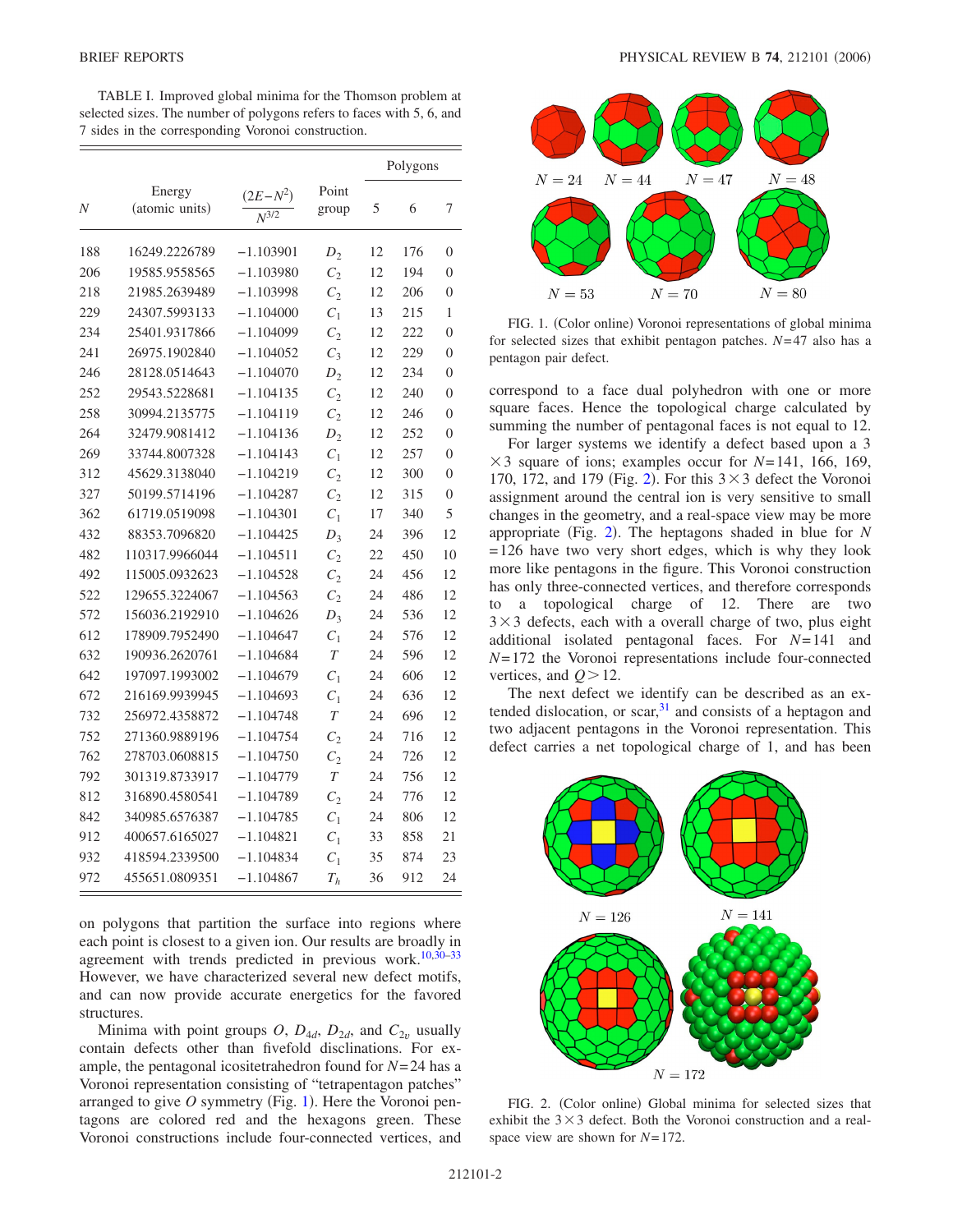<span id="page-2-0"></span>

FIG. 3. (Color online) Global minima for selected sizes that exhibit extended dislocations consisting of a heptagon and two pentagons.

observed before in local minima. $19,31$  $19,31$  In the global minima reported here, such features are prevalent for intermediate sizes, in agreement with recent predictions from a continuum elastic model.<sup>31</sup> The structures with 24 pentagons and 12 heptagons in Table [I](#page-1-0) all feature this defect. Selected examples are illustrated in Fig. [3,](#page-2-0) including *N*= 71, where additional pentagons are present and the two extended defects may be viewed in terms of distorted  $3 \times 3$  patches. Our results indicate that extended dislocations are generally preferred over heptagon+ pentagon pairs for most of the size range considered.

Extended dislocations could also be viewed as embryonic grain boundaries, which consist of pentagon-heptagonpentagon- $\cdots$  repeats.<sup>32,[33](#page-3-21)</sup> The smallest size considered in the present study that exhibits a longer grain boundary is *N*= 792, where pentagon pair defects and extended disloca-tions are also present (Fig. [4](#page-2-1)). All the larger global minima contain such features, but we also note the appearance of an alternative "twinned" defect (with a local mirror plane) in *N*= 912, 932, and 972. Here two heptagons share an edge in the Voronoi construction, with three pentagons on the periphery. Each of these defects carries a net topological charge of 1. In previous experiments, grain-boundary scars were observed for self-assembled beads containing more than around

<span id="page-2-1"></span>

FIG. 4. (Color online) Global minima for selected sizes that exhibit grain boundaries and twinned grain boundaries.

<span id="page-2-2"></span>

FIG. 5. (Color online) Defect migrations linking the global minimum to a low-lying local minimum for  $N=732$  (top) and two low-lying minima for *N*=972 (bottom). The forward and reverse barriers in atomic units are  $6.60 \times 10^{-4}$  and  $4.22 \times 10^{-4}$  for *N*=732 and 4.24 × 10<sup>-3</sup> and 1.04 × 10<sup>-3</sup> for *N*=972.

360 particles[.4](#page-3-2) For the Thomson problem our results suggest that extended dislocations of the pentagon-heptagonpentagon variety are still favorable in this size range, and that grain boundaries and twinned grain boundaries become the preferred defects for *N*-400. Systematic global optimization therefore complements continuum models by providing accurate data for the defect energetics, and by revealing structures such as the  $3\times3$  patches and twinned grain boundaries.

To characterize rearrangements between different local minima we have calculated transition states using hybrid eigenvector-following techniques,<sup>34[,35](#page-3-25)</sup> as implemented in the OPTIM program. $^{28}$  Two examples are illustrated in Fig. [5](#page-2-2) for migration of an extended dislocation in *N*= 732 and interconversion of twinned and conventional grain boundaries in *N*= 972. Our results indicate that low-lying minima for the Thomson problem can generally interconvert via relatively facile defect rearrangements. We therefore conclude that mesoscopic systems exhibiting coarse-grained structure corresponding to the Thomson problem could exhibit significant fluxionality. Hence suitable annealing could produce materials with uniform properties, a key goal of nanotechnology. The mesoscopic systems that might be relevant here would involve building blocks interacting via relatively isotropic forces, which might include multielectron bubbles in super-fluid helium,<sup>5[,36](#page-3-27)</sup> cell surface layers in prokaryotic organisms[,6](#page-3-28)[,37](#page-3-29) "colloidosomes,["4](#page-3-2)[,7,](#page-3-30)[38](#page-3-31) colloidal silica microspheres, $\frac{8}{3}$  superconducting films,  $\frac{10,39}{3}$  $\frac{10,39}{3}$  $\frac{10,39}{3}$  and lipid rafts deposited on vesicles.<sup>9</sup> Rearrangements between fullerene cages, which have a dual topology to the Thomson problem and involve strong anisotropic covalent bonds, are known to have relatively high barriers.<sup>40–[42](#page-3-36)</sup> Nevertheless, the organiza-tion of the energy landscape<sup>42–[44](#page-3-37)</sup> is such that even here suitable annealing can produce a specific structure, i.e.,